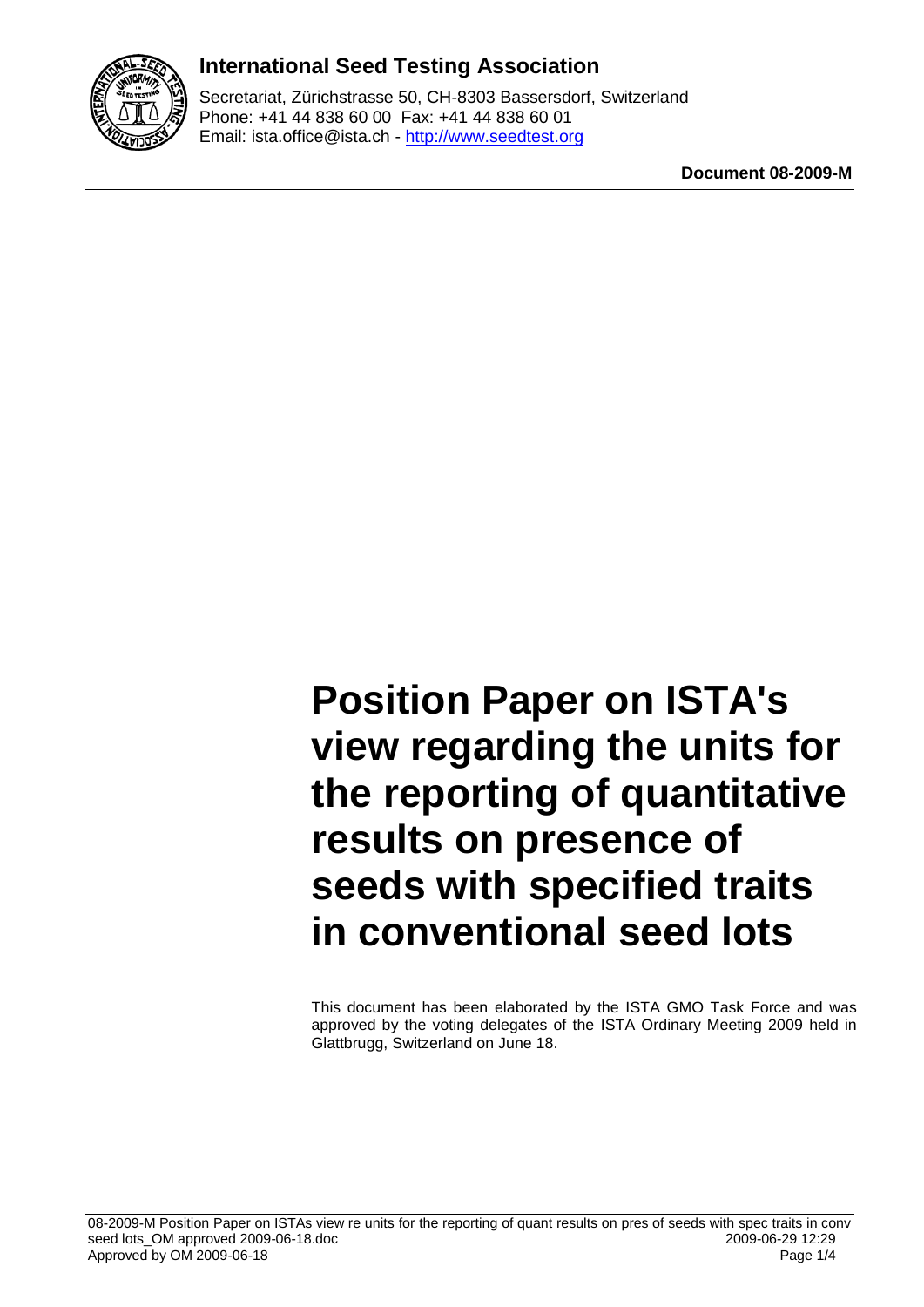## **Position Paper on ISTA's view regarding the units for the reporting of quantitative results on presence of seeds with specified traits in conventional seed lots**

This position paper is in accordance with the *'Position paper on ISTA's strategy regarding methods for the detection, identification and quantification of genetically modified seeds in conventional seed lots'*.

#### **1. Introduction**

Detection and quantification of seeds with specified trait(s) is a challenging area, with continuous technical developments and open questions.

There are different approaches on regulatory, trade and political aspects throughout the world.

ISTA supports a scientifically based approach where different methods are available for the detection, identification and quantification of seeds with specified trait(s) in conventional seed lots, as well as in lots of seeds with the specified trait(s).

Since 2002, ISTA organises worldwide proficiency tests (PTs) on GMO testing to support laboratories in their quality management and for the documentation of laboratory performance, which is a necessary requirement for the ISTA accreditation scheme. In these PTs units for reporting of quantitative results are linked with the analysis-method(s) used; consequently the units accepted for the reporting of quantitative results play a crucial role in the evaluation of laboratory performance.

#### **2. Situation at the end of 2007 and outlook**

2.1. Methods used for quantitative analysis

It is widely recognized that, among the various methodologies available, the real-time PCR based quantification is, for the time being, the most appropriate way for the quantification of adventitious presence (AP) of GMO in processed food and feed. However, alternative methods, based on the observation of individual plants/seeds (particularly by means of bioassays), or on the analysis of bulks (sub-sampling approach) and relying on proteinbased or end-point PCR methods can also be used for the measurement of AP in seeds and grains.

Sub-sampling, which can be carried out with any kind of qualitative assay, such as endpoint PCR, is robust and efficient when the results are to be expressed in % number of seeds.

#### 2.2. Units of expression of quantitative results

Different units have already been extensively used. They are mainly: % in number of seeds, % in mass of seeds, %DNA copies. In the ISTA PT program on GMO testing, all these three units are acceptable for the reporting of results by the participating laboratories. However, ambiguity appears when reporting in % DNA copies, depending on whether results are expressed per haploid genome or not, and on the zygosity of the certified reference material (CRM) used.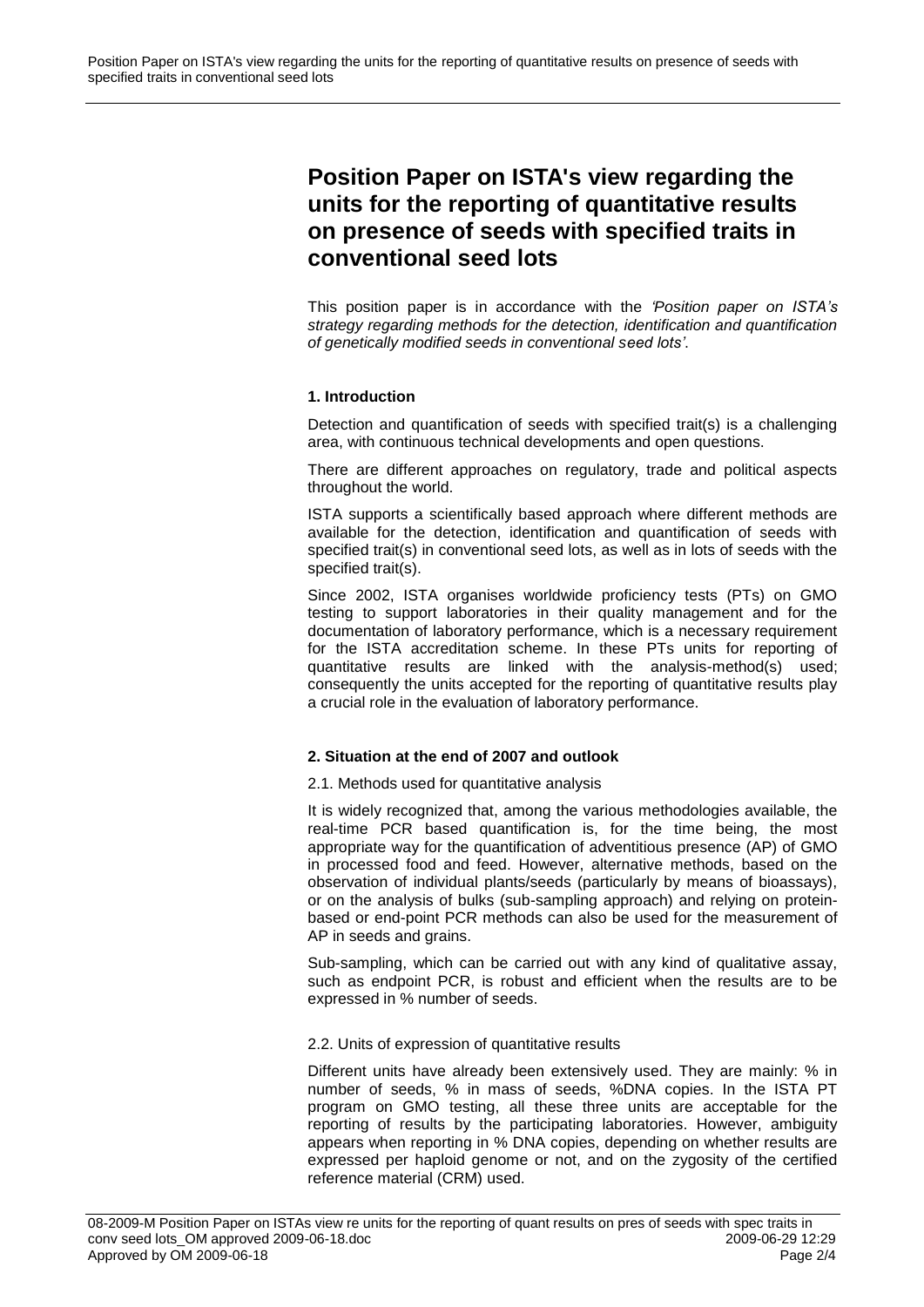The % DNA copies should be understood as "the percentage of specified trait(s)-DNA copy numbers in relation to target-taxon specific DNA copy numbers calculated in terms of haploid genomes". The laboratories reporting their results in % DNA copies should prepare the calibration-curves by haploid genome numbers for both GM and taxon PCR targets.

As the real-time PCR based quantification is relative and directly linked to the calibration curve used, the laboratories should report their results by % mass if they prepare their calibration curve using a certificated reference material (CRM) by mass fraction (g/kg) and without taking into account the zygosity of the CRM used. This is true even if the laboratories obtain the copy number by multiplying the DNA quantity by a constant (number of haploid genomes per ng DNA).Most of the certified reference material (CRM) in use for quantification of seeds with specified trait(s) is produced by composing mass fractions [g/kg].

A first CRM for MON810 on the basis of %DNA copies is available since December 2007.

2.3. Impact of biological factors (or genetic structures) of seeds or kernels on real-time PCR based quantification

It is well known that biological factors both of the CRM used for preparing the calibration curve and of the sample to be analysed can impact significantly the final quantitative results (Trifa and Zhang, 2004; Papazova et al., 2006; Holst-Jensen et al., 2006; Zhang et al., 2007).

In maize, for example, seed tissues have different ploidy levels (embryo=2n, endosperm=3n, tegument=2n). This influences the copy number of trait(s) in a seed depending on the trait(s) being carried by the mother (2 transgenic copies for the endosperm) or father (1 transgenic copy for the endosperm) parent of the hybrid. Since the endosperm accounts for 80-90% of total kernel weight, this tissue causes the major impact. Furthermore, between different cultivars, the relative contribution of these tissues is subjected to variations as well. These facts can influence quantification in %DNA copies. This issue is still an open question with research going on.

#### 2.4. Detection and quantification of AP in seeds

Analysis on seed lots has different purposes. The requirements for trade and /or regulatory matters differ from country to country. A single method can not fulfil all needs at reasonable costs and time.

PCR and Bio-assays are seen in some countries as two well accepted techniques for quantification, one or the other being selected depending on the aim of the test and of the level of precision required.

Sub-sampling methods allow quantification based on presence/absence per pools of seeds. They also allow possibilities to detect and quantify the occurrence of single and/or stacked genes in a given seed lot via ISTA methodology developed by the statistics committee.

For the time being the detection and quantification of the occurrence of single and/or stacked genes cannot be achieved by real-time PCR on a single bulked sample.

Acceptance of more than one unit can avoid raising the difficult question of converting factors. A simple mechanical conversion between units is